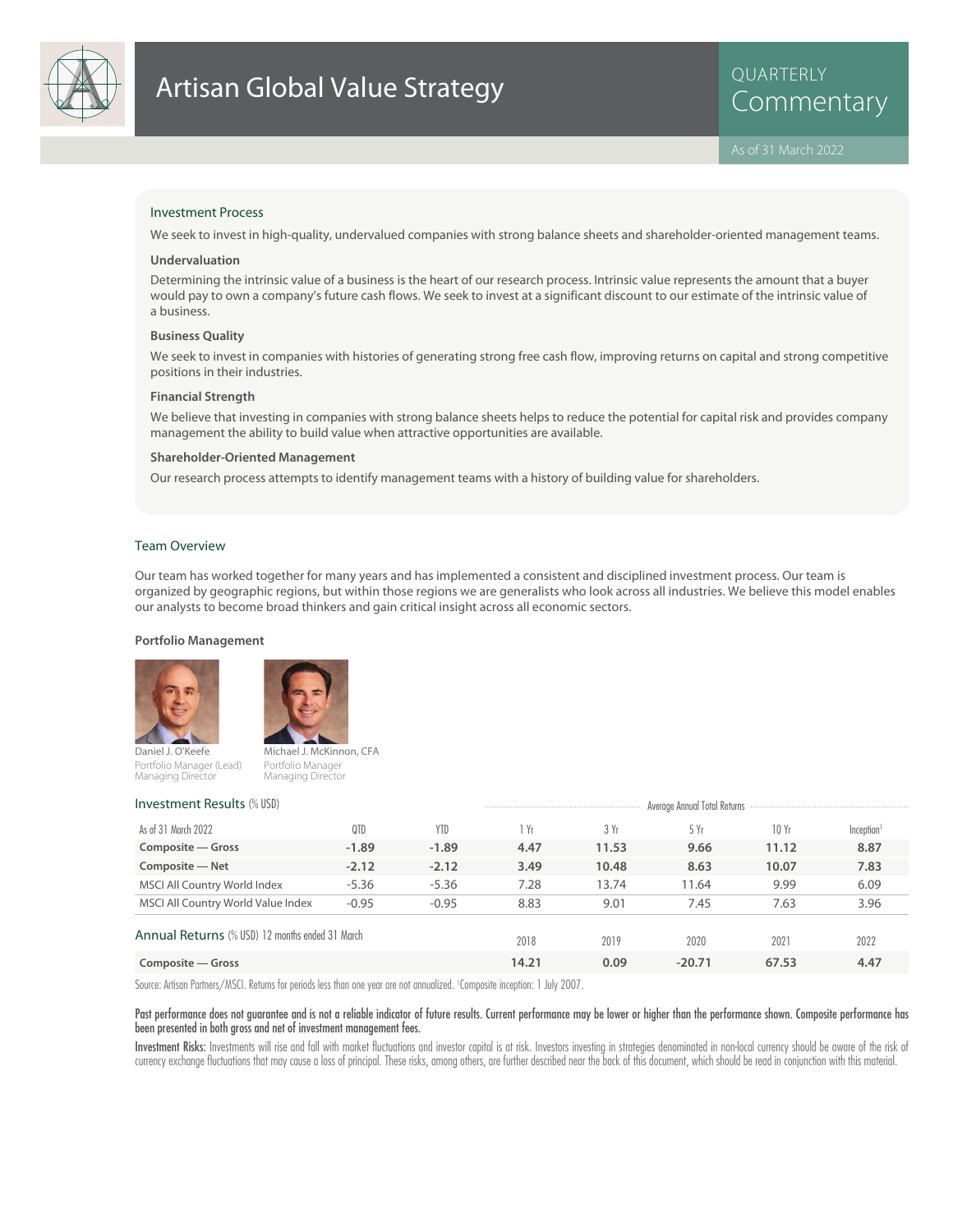

# Quarterly Commentary Artisan Global Value Strategy As of 31 March 2022

#### Market Overview

We thought we might make it at least a few years without another crisis, but alas, it was not to be. Instead of looking forward to an expected post-COVID landscape of recovery and growth, we face a landscape scrambled by the Russian invasion of Ukraine.

Clearly, the humanitarian cost of the war is incalculable. The world has not seen such barbarism in Europe since Adolph Hitler, and Vladimir Putin's targeting of Ukrainian civilians recalls one of the bloodiest sieges in history, the Nazi siege of Stalingrad in Russia during World War II (WWII). That Putin called his invasion a "de-Nazification" exercise made the irony even more bitter. The direct global economic impact of the invasion, however, is modest. Russian GDP prior to the war was \$1.5 trillion, less than one-tenth of the US. Most global businesses have some modest exposure to Russia, typically 1%-2% of revenue, in our experience. Ukraine is even less significant. The collapse of the Russian and Ukraine economies is therefore not particularly painful to either the global economy or to diversified businesses such as the ones we own. The derivative impacts, however, are significant.

They are felt foremost in the energy markets. Russia is one of the largest producers of oil and gas in the world. And Europe depends on Russian gas for its energy needs. European members of the Organisation for Economic Co-operation and Development (OECD) consume 74% of Russia's gas exports. Among them, Germany imports a third of its crude oil and 66% of its gas from Russia. Italy depends on Russia for 43% of its gas supply. Europe is scrambling to find alternatives to Russian energy, including accelerating construction of liquified natural gas (LNG) terminals to allow imports by ship rather than via Russian pipelines. Unfortunately, LNG terminals take a long time to build, and terminals themselves will not solve the problem. There simply is not enough gas coming out of the ground (outside of Russia), and more of it is needed before LNG can be made available to Europe.

Pressure to shut off the flow of Russian gas is mounting on Europe and Germany in particular. A shutoff is tempting on humanitarian and geopolitical grounds, because it would deprive Putin of the hard currency cash flow he needs to fund his war. But it would be disastrous for Germany, Europe and the global economy. Factories would shut down for lack of power. Homes would go unheated. Absent a wider war in Europe, an energy shortage is likely the biggest immediate economic risk posed by the war. Energy security has suddenly become an existential issue, and many governments are scrambling to reconcile their desire to eliminate fossil fuels and reduce CO2 emissions with the reality that cheap and plentiful fossil fuels are essential to prosperity and social harmony. In the medium term, the two are likely irreconcilable.

Then there is China. Prior to the invasion, China and Russia declared a "no limits" partnership and promised to collaborate more together against the West. The two countries share the same objective: build a strategic alternative to the Western vision of human rights and democracy. Russia's invasion of Ukraine now puts China and the West in a dangerous position. Support Russia overtly and China risks provoking the same punishing sanctions levelled against Russia. As a result of those sanctions, Russia is essentially severed from the global

economy—with the exception of energy supply. Russia's foreign currency reserves have been frozen, and Russia cannot access hundreds of billions of dollars in hard currency it needs to fight the war and support its economy. Russia is now a pariah state, cut off from Western trade, goods, services and investment. Within a matter of weeks, Russia reverted to the Soviet-era economy of the 1980s. It is essentially Cuba but with nuclear weapons and gas reserves.

China will not want to follow this path and is therefore engaged in a precarious geopolitical balancing act. Its economy is deeply integrated with the Western world. China traded \$709bn in goods with Europe and \$559bn with the US in 2020. Should those economic ties be severed, the impact on China as well as Europe and the US would be catastrophic—undoing decades of global economic development in a single stroke.

While many have drawn parallels between China and Russia, we think the comparison stops at their mutual self interest in restraining the US as the global superpower. Russia and China are very different. Russia is a kleptocracy with a political and economic system built on the patronage of oligarchs—individuals anointed by Putin to oversee sections of the Russian economy who then extract wealth for themselves and Putin through their oversight. This central nervous system of incentives maintains the current system of government and prevents the Russian economy from becoming deep or wide. The country is largely dependent on oil and gas, which makes up about 39% of government revenue.

China, on the other hand, is an economic powerhouse. Its manufacturing base is deeply engrained in the supply chains of the global economy, and its enormous and growing middle class draws trade and foreign direct investment from around the world. Agree with its model of government or not, China is nothing short of an economic miracle. The country's economic management has arguably lifted more people out of poverty in a shorter period of time than any other in history. We believe China will manage its strategic position very carefully—support Russia as little as it can to avoid provoking Western economic sanctions but enough to present itself as a counterweight to American influence.

We can be sure, however, that China's economic planning for the next decades will include efforts to insulate itself from the West's economic dominance. Given China's aspirations for Taiwan, vulnerability to retaliatory economic sanctions is an enormous strategic risk for China. And the confiscation of Russia's US dollar reserves will have created enormous angst in Beijing, given it is the largest holder of US dollar reserves. The COVID-19 crisis opened the world's eyes to the importance of controlling supply chains and key industries such as semiconductor manufacturing. The war in Ukraine has only created greater urgency on these points. If the pandemic started to close the door on the era of globalization that characterized the last few decades, the war in Ukraine slammed the door shut. The era of globalization is almost certainly dead.

There are arguably other postscripts to be written.

The era of secularly falling interest rates and central bank money printing may also be winding down. Inflation was already a serious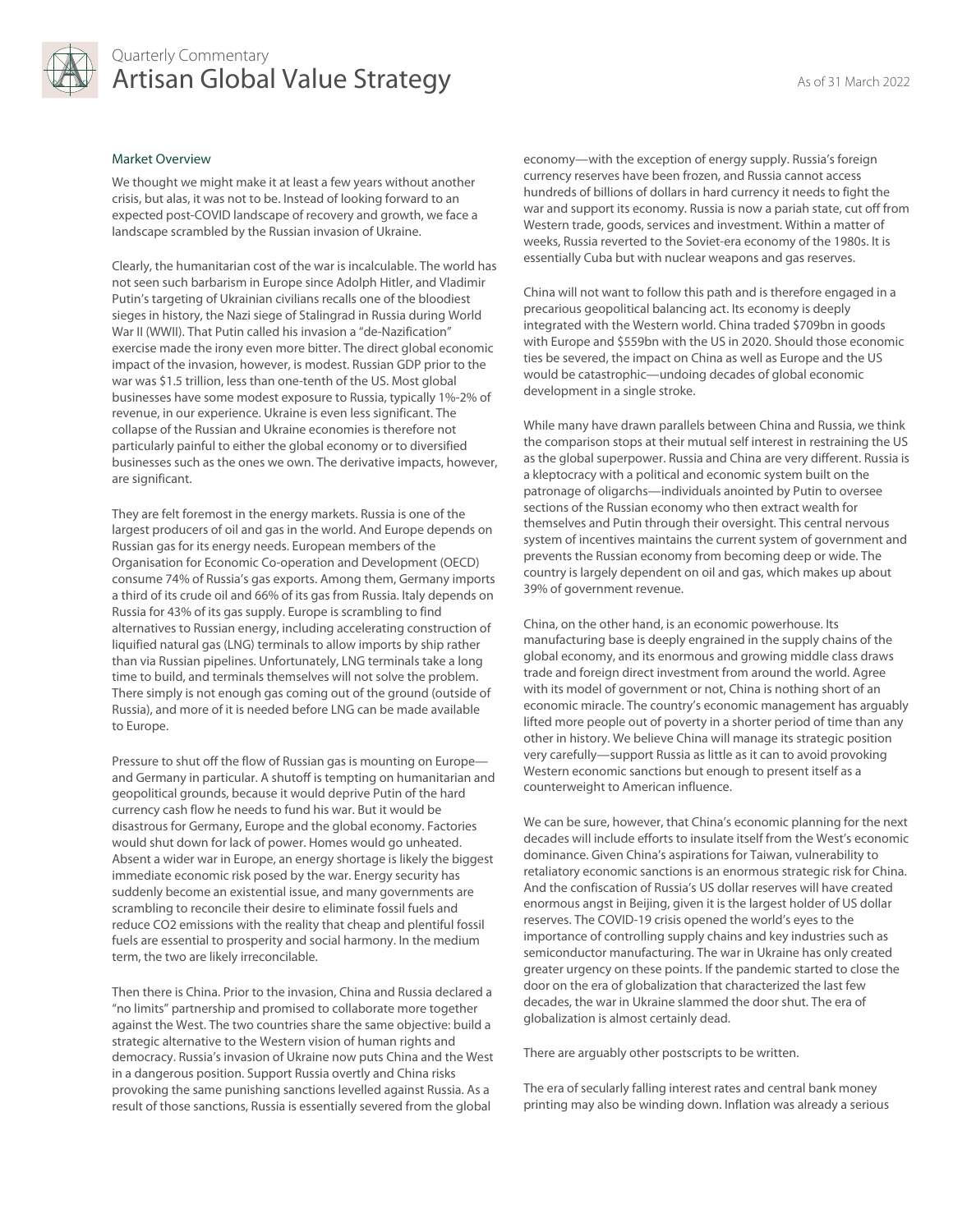issue, and the war in Ukraine has made it worse. The war is disrupting the energy economy, but it is also disrupting the world's food supply as Russia and Ukraine are two of the largest exporters of grain to the world. Inflation is at a 40-year high in the US with no sign of falling. Interest rates have gone up, and quantitative easing is shifting toward quantitative tightening. The 10-year US Treasury yield has jumped from 1.6% in January to 2.6% as we write. The Fed is signaling significant interest rate increases throughout 2022 and that it will soon begin to shrink its balance sheet after more than ten years of staggering expansion. But with an expected fed funds rate of 2.8% by end of 2022 and inflation running somewhere between 5%-10%, monetary conditions can hardly be considered tight. Indeed, the 10-year US Treasury yield is merely back to where it was in 2018, though inflation is roughly four times higher. It seems surreal to even write that current inflation levels have just barely driven the yields of most European government bonds out of negative territory.

How central banks in the developed world manage the tightening cycle is of enormous consequence. On the one hand, inflation seems out of control and likely needs to be addressed by rate increases and central bank balance sheet reduction. On the other hand, government balance sheets in the developed world have reached levels not seen since WWII, leaving few levers available to quickly reduce spending, deficits and debt. Even modest interest rate increases will have an impact on government deficits, crowding out other forms of spending and further increasing debt levels absent painful fiscal adjustments. At the same time, inflation also drives up government spending as it increases the cost of auto-pilot entitlement spending such as Social Security in the US. Facing the risk of runaway inflation on one side and fiscal pain on the other, central banks are walking a razor's edge. Our assumption is always that policy makers almost always choose what is easy over what is sound. But we see no easy path for democratically elected governments to navigate the current monetary and fiscal conundrum. What is easier—letting inflation run in order to reduce debt in real terms, or raising rates to a level that may bust budgets and push economies into recession? We do not know. The history of monetary economics is one of innovation and necessity, and we are the audience awaiting the next act. The good news is consumers in the developed world are in relatively good shape, with strong balance sheets and a strong desire to spend after two years of COVID-induced suppression. The current economy is very strong. And who knows? Perhaps the surge of inflation will ebb and the policy consequences will be de-risked.

Today's landscape also turns the world's attention to environmental, social and governance (ESG)—a movement advocating that ESG considerations should weigh heavily in investment decisions and capital allocation. The popularity of ESG is evidenced by the tremendous growth in ESG-themed assets, which have increased by 270% over the past five years. Part of this framework is entirely noncontroversial. For example, if a business faces environmental risks or opportunities, any fundamentally oriented investor should weigh them alongside other considerations. Government policies that incentivize clean energy are clearly an opportunity for some businesses and a risk for others, namely oil and gas companies. That corporate governance is an important consideration for any investor is also non-controversial. Social considerations are harder to define, but

we would include legal, regulatory and community relations as factors that can impact investment outcomes.

But the world of ESG can blur the lines between basic risk and reward investment considerations and the realm of highly personal values. For example, many ESG-oriented investors exclude oil and gas from their portfolios because burning fossil fuels contributes to global warming and is therefore an immense social harm. Oil and gas is one of the most persistently underweighted areas by ESG investors. Some ESG investors may include oil and gas in their portfolios but only if the companies have a strategic commitment to reducing their carbon emissions, which one could argue is a commitment to exit the oil and gas business eventually. These convictions are reasonable, but it must be said they are values-based. For example, the question of the social good of the fossil fuel business can be viewed from many angles. On the one hand, fossil fuels generate emissions that are damaging to the environment. On the other hand, fossil fuels contribute enormously to the economy, public welfare and social good. Without fossil fuels, we could not farm, bring food to market, heat our homes and offices and clothe ourselves. Moreover, currently sky-rocketing oil and gas prices are causing enormous pain to poor and middle-class consumers around the world. Some must choose between heating their homes and paying for groceries. Current investment levels in fossil fuels are simply not enough to meet current demand, contributing to the high cost of gasoline and heating fuels. One could argue, therefore, that an increase in fossil fuel investment is needed to help maintain social harmony. Viewed from this angle, fossil fuel investment is a moral and social imperative. How one weighs such seemingly conflicting perspectives is a complex process, and ultimately one that reflects an individual's value system.

We can make similar observations about defense companies, another sector frequently underweighted by ESG investors. In the latest draft of the highly influential EU taxonomy—a classification system of activities contributing to the social good—defense companies were classified alongside tobacco and gambling as damaging to the social good. It is not difficult to understand the impulse behind this classification. Weapons are instruments of war and death as the blood-soaked battlefields of history so testify. But one's viewpoint on the social value of the defense industry will depend on perspective. The Ukrainians will argue that the Javelin missile has made the difference in their ability to defend against Russian aggression. Indeed, it is this very perspective that has led to calls to rewrite the EU taxonomy to reclassify defense companies as socially desirable. This perspective has also led to pledges by European governments to significantly increase their defense budgets after years of stagnation and decline. They are, to be blunt, afraid for their lives in the face of Russian aggression.

For investors and fiduciaries such as ourselves, the question is this: If we are to make investment decisions based on personal values, whose personal values will we use? Dan O'Keefe's? Michael McKinnon's? Those of Client A or those of Client B?

For a time, these questions could be avoided. For almost a decade, shares in oil and gas companies as well as defense companies underperformed the market persistently. In contrast, the shares of information technology and software-related businesses massively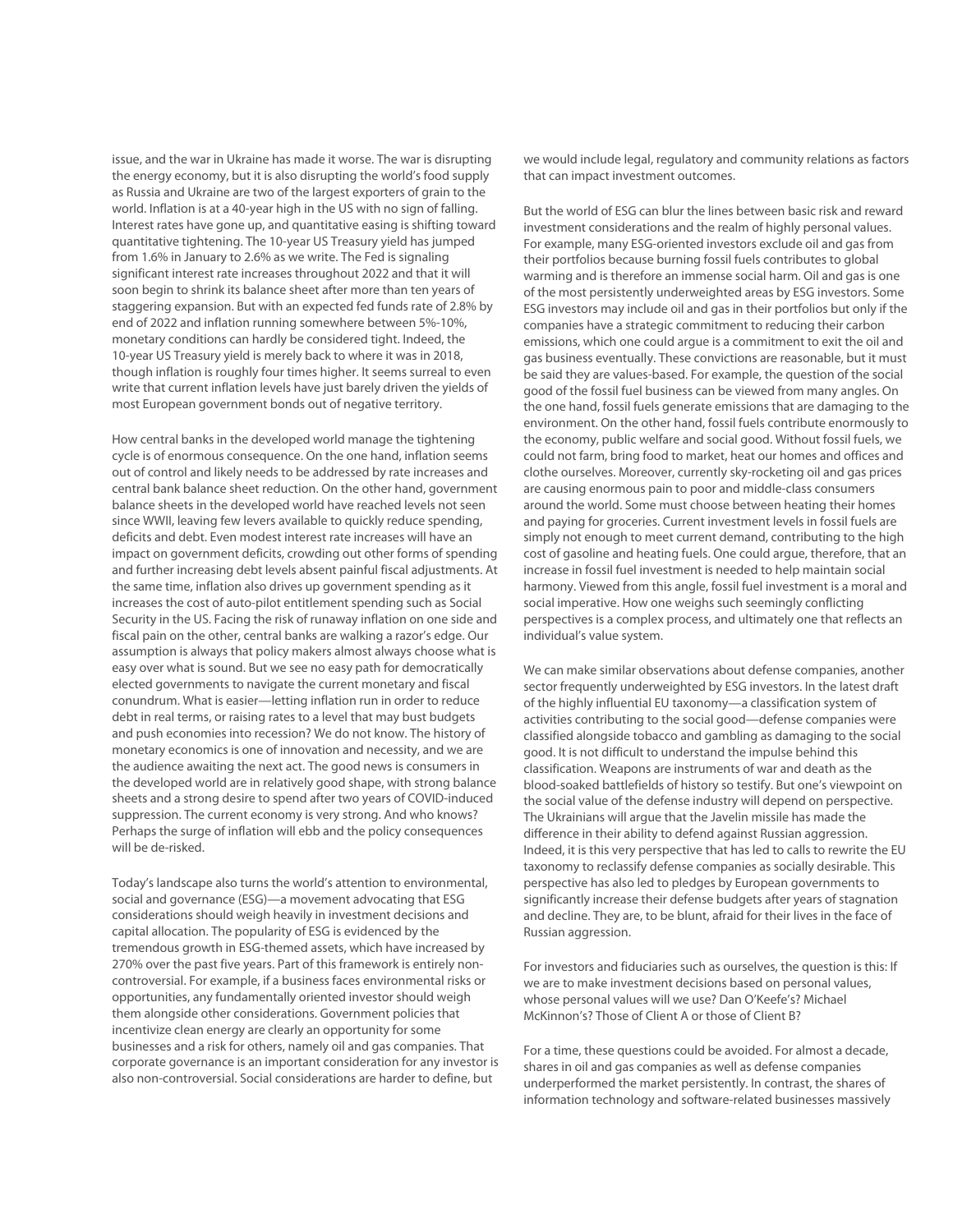outperformed the market. Most of them score very highly on ESG metrics, though we would argue this relationship is coincidental rather than causal. As a result, the difficult values-based questions around oil and gas and defense could be ignored because there was no performance penalty to be paid. But as a result of persistent underinvestment in exploration and production, combined with continued strong demand, oil and gas prices have skyrocketed and returns on equity and capital have increased. Share prices have followed. Over the past year, oil and gas is one of the best performing sectors in the world. The war in Ukraine has virtually guaranteed that governments will increase defense budgets. Share prices of defense companies have followed and are up significantly this year in a down market.

Today, the difficult questions for ESG are much harder to ignore.

## Portfolio Discussion

Lingering COVID-19, surging inflation and a war in Ukraine cast a pall over markets this past quarter. The S&P 500® Index crossed the magical line into correction territory in early March but bounced back to close down 5% for the quarter. The S&P was dragged down by expensive IT shares as investors contemplated a decade of uninterrupted share price outperformance, record valuations and the impact of inflation and rising rates on investor tolerance for high multiples. Other developed world stock markets fared a little better in local currency terms as they tend to be biased toward "value" stocks, which generally did better than growth. Translated back into dollars, however, international markets did as poorly or worse than the US as international currencies generally depreciated against the US dollar. We believe this is due to the expectation that rates rise faster in the US than Europe. Surprisingly, the European Central Bank seems reluctant to raise rates even as inflation spreads. The Fed, on the other hand, has made it clear rates are going up.

Bonds fared much worse, as 10-year US Treasury notes sank 7% and 30-year US Treasury bonds were down 11%. With inflation running at high single digits or higher, current prices on government bonds look like a guarantee of capital loss. Unsurprisingly, what is fixed income investors' pain has been commodity investors' gain. As we mentioned in the prior section, the current environment is rocket fuel for oil and gas shares. Strong demand and uncertainty around future supply created by underinvestment in exploration and production and a war in Ukraine—led to a strong oil price and of course strong share prices.

Our best performing stock this quarter was BAE Systems. The company reported good earnings recently, as it has during most of our ownership period, but the catalyst for its share performance was the war in Ukraine. Investors have for years ignored European defense companies such as BAE—in our view, due to a combination of ESG considerations (discussed above) and the outperformance of growth stocks—leading to very attractive valuations. The war in Ukraine quickly changed minds regarding the importance and social benefit of defense companies, as well as the prospect for higher defense spending in Europe and the US. The shares climbed 27% in dollars.

Berkshire Hathaway was our second-best performer, with shares climbing 18%. Berkshire is a conglomerate with a large pile of cash and securities, as well as a number of operating companies. The

largest contributors to earnings are manufacturing, railroads, insurance and utilities. The earnings performance of the business has been good. Berkshire's 2021 earnings excluding performance of the investment portfolio were 11% above 2019 levels. In addition, its financial strength is attractive in the current environment.

Imperial Oil was also a strong performer, up 35%. Imperial was well positioned for rising oil prices. The company wisely spent the past several years optimizing production at its large oil sands projects, and it is now reaping the benefits. Oil price realizations have doubled over the past year, and Imperial's business is gushing cash. It is important to understand that Imperial's oil reserves primarily consist of oil sands. This type of oil is characterized by high upfront investments but has low depletion rates and minimal reinvestment needs. This means Imperial does not need to continually reinvest to maintain production levels and retains the potential to generate very high levels of cash flow in the right environment. This is exactly what we are experiencing today. Additionally, management has been controlling costs, keeping investment levels low and returning significant amounts of cash to shareholders through dividends and share repurchases.

Our worst performers this quarter were Meta Platforms (formerly Facebook), Samsung Electronics and Richemont.

Meta shares declined 34% during the quarter. The company is facing several headwinds that are slowing growth this year. Four main issues surfaced during its recent earnings results: 1) slowing user growth, 2) competition from TikTok, 3) negative mix shift and 4) a decrease in the effectiveness of its advertising products due to Apple's privacy policy changes. Let's discuss them each.

The concern over a slowing user base is largely misplaced. While daily users of Facebook were down 0.1% versus the prior quarter, the daily users across Meta's entire family of apps (including WhatsApp, Instagram, etc.) were up. As a whole, the ecosystem is still gaining users; pretty incredible given we are now lapping a period of intense user growth during the pandemic. And the user base is still 25% higher than it was prior to the pandemic—the monthly users across all of Meta's family of apps is over 3.5 billion. The future value of Meta cannot be based on the expectation for more user growth, which has matured. The growth needs to come from more monetization.

Competition from TikTok is a legitimate concern with both long-term and short-term implications. In the long term, TikTok is probably Meta's most relevant competitive threat (despite what the FTC asserts). While it is not technically a social network, it is competing for users' time and attention—which creates the ad inventory that drives the business model. Meta is responding by building a new product called Reels, which is essentially a copycat version of TikTok's viral video product. Given Meta's massive user base and vast technical resources, it will likely successfully create an ecosystem around short videos. However, the Reels product is not optimized for advertising yet, which means that as it drives traffic to this new product, it is creating adverse mix shift and a near-term headwind to advertising revenues. While focusing on the long term is the right thing to do, it is creating additional temporary pressure on revenue growth.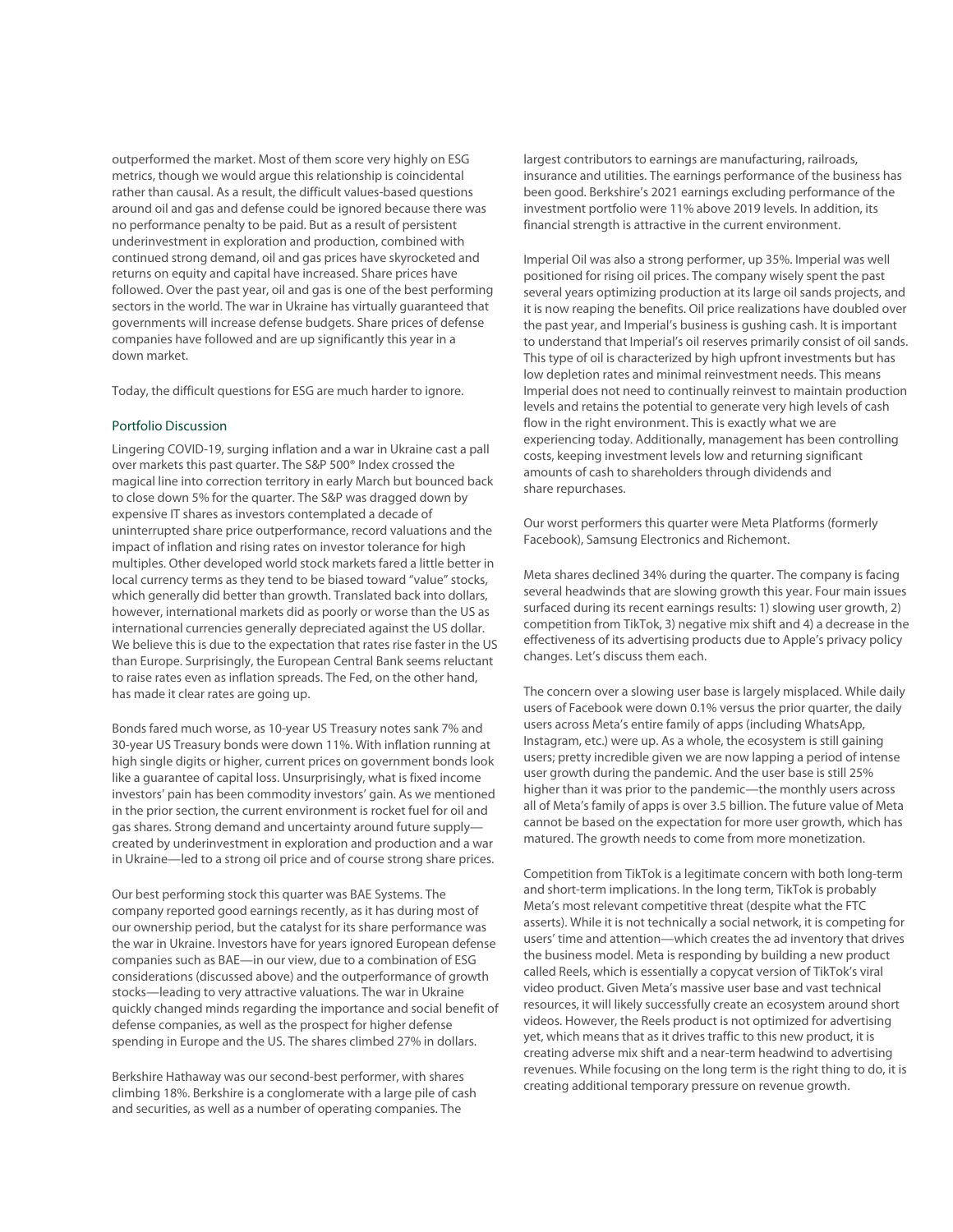The last issue was Apple's privacy policy changes, which impaired Meta's ability to target and measure advertising on the iPhone. The company's estimated cost is \$10 billion in revenues this year, or 800bps of growth. Meta is investing billions to mitigate the impacts of these privacy changes. We have done extensive diligence to understand the impact. Our research suggests Meta is making progress, but it is far from clear whether it will be able to completely get back to where it was before the changes.

During the quarter, we added to our Meta position. Despite the headwinds, Meta is still an exceptionally high-quality business with remarkable growth potential. Its revenue grew 37% in 2021, and we expect it to grow double digits this year. Meta owns four of the six most widely used online platforms in the world, with 3.5 billion active monthly users. It operates in a secular growth market, its financial returns are excellent, and it has \$50 billion in net cash on the balance sheet. During the quarter, shares of Meta were available at 12X-13X earnings. We find Meta's combination of quality, growth and valuation exceptionally attractive.

Samsung shares declined 13% during the quarter. While there is some generalized pessimism around the semiconductor industry, Samsung's business is healthy and performing well. Samsung recently released preliminary first-quarter earnings that showed revenue growth of 18% and a 50% increase in profits. One of its main competitors recently reported similarly strong earnings and a healthy outlook for the industry. There continues to be broad-based demand for Samsung's core memory products and a disciplined supply environment. In the longer term, there are strong secular growth drivers from cloud, 5G adoption, edge computing and autonomous driving. At less than 6X current-year EBIT, we believe Samsung remains a very attractive investment opportunity.

Richemont shares fell 15%, driven primarily by the uncertainty created by the war in Ukraine and the resurgence of COVID-19 in China. Luxury goods spending is driven by consumer balance sheets and the wealth effect. When people feel good and have money to spend, they treat themselves to luxury goods. Wars are certainly not good for the consumer mood generally, and the recent surge of COVID-19 in China specifically will dampen Chinese consumers' spending for at least a quarter or two.

We added one new meaningful position to the portfolio, Willis Towers Watson.

Willis Towers Watson is a global leader in insurance broking and HR consulting. It is the world's third-largest insurance brokerage, which is an attractive industry that we know well. The industry is relatively consolidated and characterized by recurring revenues streams and steady growth. Over the years, we have owned all three of the major companies in this industry—Marsh & McLennan, Aon and Willis.

The investment opportunity stems from a broken merger between Willis Towers Watson and Aon, which would have combined the second- and third-largest players in the market. After a year and a half, the merger was eventually blocked by the regulators. During that period, the company became a target for competitors looking to use the uncertainty around the merger to poach talent, resulting in

employee turnover and client retention issues that are currently creating headwinds for the business.

A new management team is now in place, and it has implemented retention plans to retain and recruit key personnel. It also put out a plan to improve growth and margins, which are currently well below peer levels. If Willis Towers Watson hits its targets, which we believe are credible, the shares should trade closer to 18X-20X earnings—a bargain at current levels of ~12X earnings.

A positive legacy of the failed merger is its balance sheet. During the merger period, the company accumulated cash, sold some assets and eventually received a large break fee. The result is a completely unlevered balance sheet. The new management plans to use much of this balance sheet capacity for shareholder returns. Through the combination of cash flow, margin improvement and utilizing the balance sheet, we estimate the company can return over \$10bn in cash over the next three years, which is almost 40% of the market cap.

#### ARTISAN CANVAS

Timely insights and updates from our investment teams and firm leadership Visit www.artisancanvas.com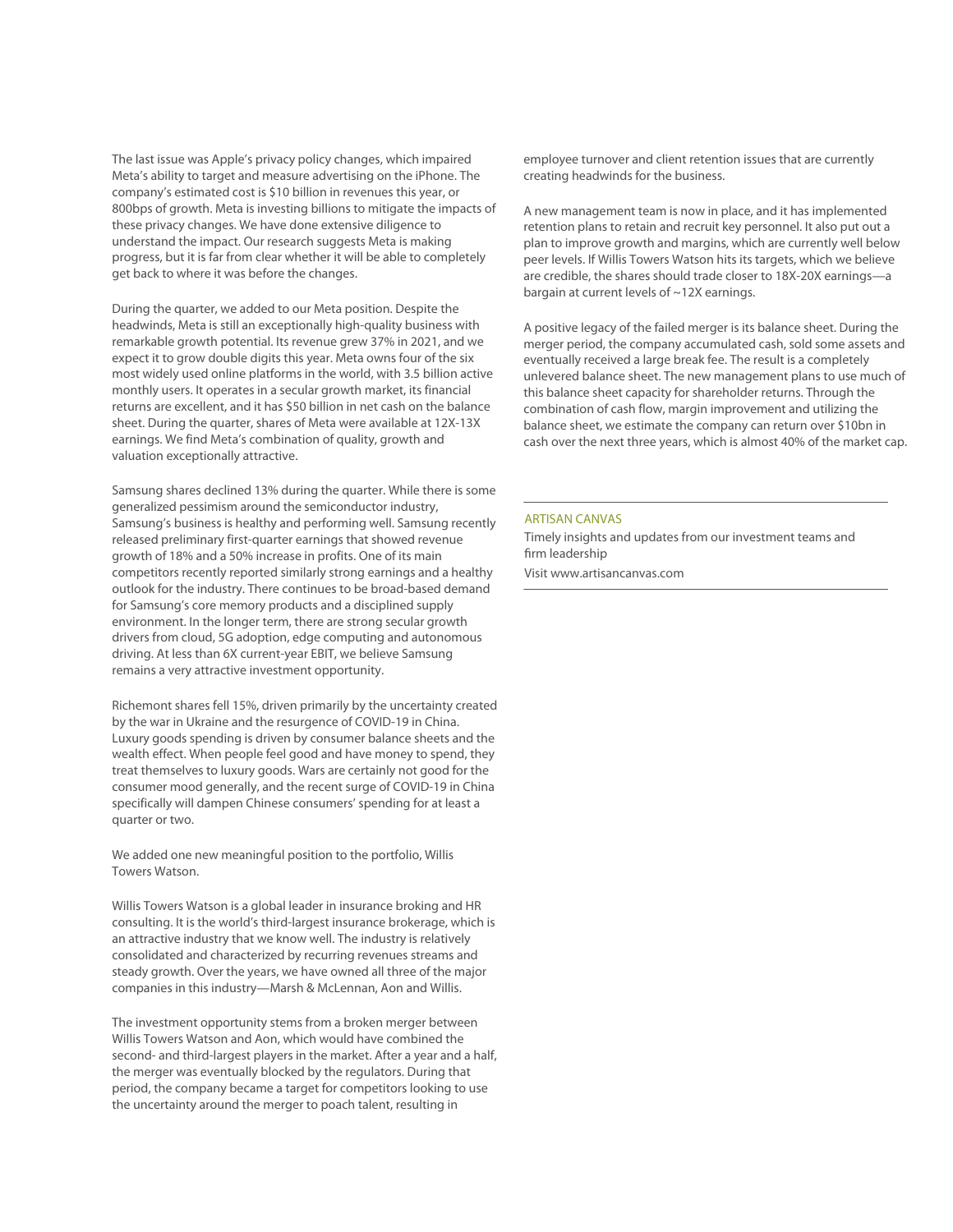# **For more information:** Visit www.artisanpartners.com

Investment Risks: International investments involve special risks, including currency fluctuation, lower liquidity, different accounting methods and economic and political systems, and higher transaction costs. These risks are greater in emerging markets. Securities of small- and medium-sized companies tend to have a shorter history of operations, be more volatile and less liquid and may have underperformed securities of large companies during some periods. Value securities may underperform other asset types during a given period. These risks, among others, are further described in Artisan Partners Form ADV, which is available upon request.

Unless otherwise indicated, the Artisan Strateav characteristics relate to that of an investment composite or a representative account mangaed within a composite. It is intended to provide a general illustration of the inv considerations used by Artisan Partners in managing that strategy. Individual accounts may differ, at times significantly, from the reference data shown due to varying account restrictions, fees and expenses, and since inc among others. Where applicable, this information is supplemental to, and not to be construed with, a current or prospective client's investment account information. References to individual security performance relate to a in the composite. Individual holding periods may differ.

Securities referenced may not be representative of all portfolio holdings. Securities of the same issuer are aggregated to determine a holding's portfolio weight. Portfolio statistics calculations exclude outlier data and applicable attributes, such as private securities. Artisan Partners may substitute information from a related security if unavailable for a particular security. This material is as of the date indicated and is subject to c not sum due to rounding.

Attribution is used to evaluate the investment management decisions which affected the portfolio's performance when compared to a benchmark index. Attribution is not exact, but should be considered an approximation of the contribution of each of the factors considered.

Net-of-fees composite returns were calculated using the highest model investment advisory fees applicable to portfolios within the composite. Fees may be higher for certain pooled vehicles and the composite may include acc performance-based fees. All performance results are net of commissions and transaction costs, and have been presented gross and net of investment advisory fees. Dividend income is recorded net of foreign withholding taxes or as soon after the ex-dividend date as the information becomes available to Artisan Partners. Interest income is recorded on the accrual basis. Performance results for the Index include reinvested dividends and are prese withholding taxes but, unlike the portfolio's returns, do not reflect the payment of sales commissions or other expenses incurred in the purchase or sale of the securities included in the indices.

MSCI All Country World Index measures the performance of developed and emerging markets. MSCI All Country World Value Index measures the performance of companies across developed and emerging markets that exhibit value sty characteristics according to MSCl. S&P 500® Index measures the performance of 500 US companies focused on the large-cap sector of the market. The index(es) are unmanaged; include net reinvested dividends; do not reflect fe expenses; and are not available for direct investment.

MSCI makes no express or implied warranties or representations and shall have no liability whatsoever with respect to any MSCI data contained herein. The MSCI data may not be further redistributed or used to create indices products. This report is not approved or produced by MSCI.

The S&P 500® ("Index") is a product of S&P Dow Jones Indices LLC ("S&P DJI") and/or its affiliates and has been licensed for use. Copyright © 2022 S&P Dow Jones Indices LLC, a division of S&P Global, Inc. All rights reserv Redistribution or reproduction in whole or in part are prohibited without written permission of S&P Dow Jones Indices LLC. S&P® is a registered trademark of S&P Global and Dow Jones® is a registered trademark of Dow Jones Holdings LLC ("Dow Jones"). None of S&P DJI, Dow Jones, their offiliates or third party licensors makes any representation or warranty, express or implied, as to the ability of any index to accurately represent the asset c that it purports to represent and none shall have any liability for any errors, omissions, or interruptions of any index or the data included therein.

The Global Industry Classification Standard (GICS®) is the exclusive intellectual property of MSCI Inc. (MSCI) and Standard & Poor's Financial Services, LLC (S&P). Neither MSCI, S&P, their affiliates, nor any of their thir Parties") makes any representations or warranties, express or implied, with respect to GICS or the results to be obtained by the use thereof, and expressly disclaim all warranties, including warranties of accuracy, complet and fitness for a particular purpose. The GICS Parties shall not have any liability for any direct, indirect, special, punitive, consequential or any other damages (including lost profits) even if notified of such damages.

This summary represents the views of the portfolio manager as of 31 Mar 2022. Those views and portfolio holdings are subject to change and Artisan Partners disclaims any obligation to advise investors of such changes. The portfolio holdings does not constitute a recommendation of any individual security. For a complete list of holdings by contribution to the strategy, refer to the Contributors to Return chart.

Free Cash Flow is a measure of financial performance calculated as operating cash flow minus capital expenditures. Price-to-Earnings (P/E) is a valuation ratio of a company's current share price compared to its per-share e Before Interest & Tax (EBIT) is an indicator of a company's profitability, calculated as revenue minus expenses, excluding tax and interest. Return on Eauity (ROE) is a profitability ratio that measures the amount of net i percentage of shareholders' equity. Return on Capital (ROC) is a measure of how effectively a company uses the money (borrowed or owned) invested in its operations.

This material is provided for informational purposes without regard to your particular investment needs and shall not be construed as investment or tax advice on which you may rely for your investment decisions. Investors financial and tax adviser before making investments in order to determine the appropriateness of any investment product discussed herein. In no event shall Artisan Partners have any liability for direct, indirect, special, consequential (including, without limitation, lost profits) losses or any other damages resulting from the use of this material.

Artisan Partners Limited Partnership (APLP) is an investment adviser registered with the U.S. Securities and Exchange Commission (SEC). Artisan Partners UK LLP (APUK) is authorized and regulated by the Financial Conduct Au registered investment adviser with the SEC. APEL Financial Distribution Services Limited (AP Europe) is authorized and regulated by the Central Bank of Ireland. APLP, APUK and AP Europe are collectively, with their parent referred to as Artisan Partners herein. Artisan Partners is not registered, authorised or eligible for an exemption from registration in all jurisdictions. Therefore, services described herein may not be available in certa does not constitute an offer or solicitation where such actions are not authorised or lawful, and in some cases may only be provided at the initiative of the prospect. Further limitations on the availability of products or may be imposed.

This material is only intended for investors which meet qualifications as institutional investors as defined in the applicable jurisdiction where this material is received, which includes only Professional Clients or Eligi the Markets in Financial Instruments Directive (MiFID) where this material is issued by APUK or AP Europe. This material is not for use by retail investors and may not be reproduced or distributed without Artisan Partners'

In the United Kingdom, issued by APUK, 25 St. James's St., Floor 3, London SW1A 1HA, registered in England and Wales (LLP No. OC351201). Registered office: Reading Bridge House, Floor 4, George St., Reading, Berkshire RG1 Ireland, issued by AP Europe, Fitzwilliam Hall, Fitzwilliam Pl, Ste. 202, Dublin 2, D02 T292. Registered office: 70 Sir John Rogerson's Quay, Dublin 2, D02 R296 (Company No. 637966).

Australia: This material is directed at wholesale clients only and is not intended for, or to be relied upon by, private individuals or retail investors. Artisan Partnes Australia Pty Ltd is a representative of APLP (ARBN (ARBN 603 522 649). APLP and APUK are respectively regulated under US and UK laws which differ from Australian laws and are exempt from the requirement to hold an Australian financial services license under the Australian Act 2001 in respect to financial services provided in Australia.

Canada: This material is distributed in Canada by APLP and/or Artisan Partners Distributors LLC, which conduct activities in Canada under exemptions from the dealer, portfolio manager and investment fund manager registrati applicable Canadian securities laws. This material does not constitute an offer of services in circumstances where such exemptions are not available. APLP advisory services are available only to investors that quality as " applicable Canadian securities laws.

© 2022 Artisan Partners. All rights reserved.

For Institutional Investors – Not for Onward Distribution